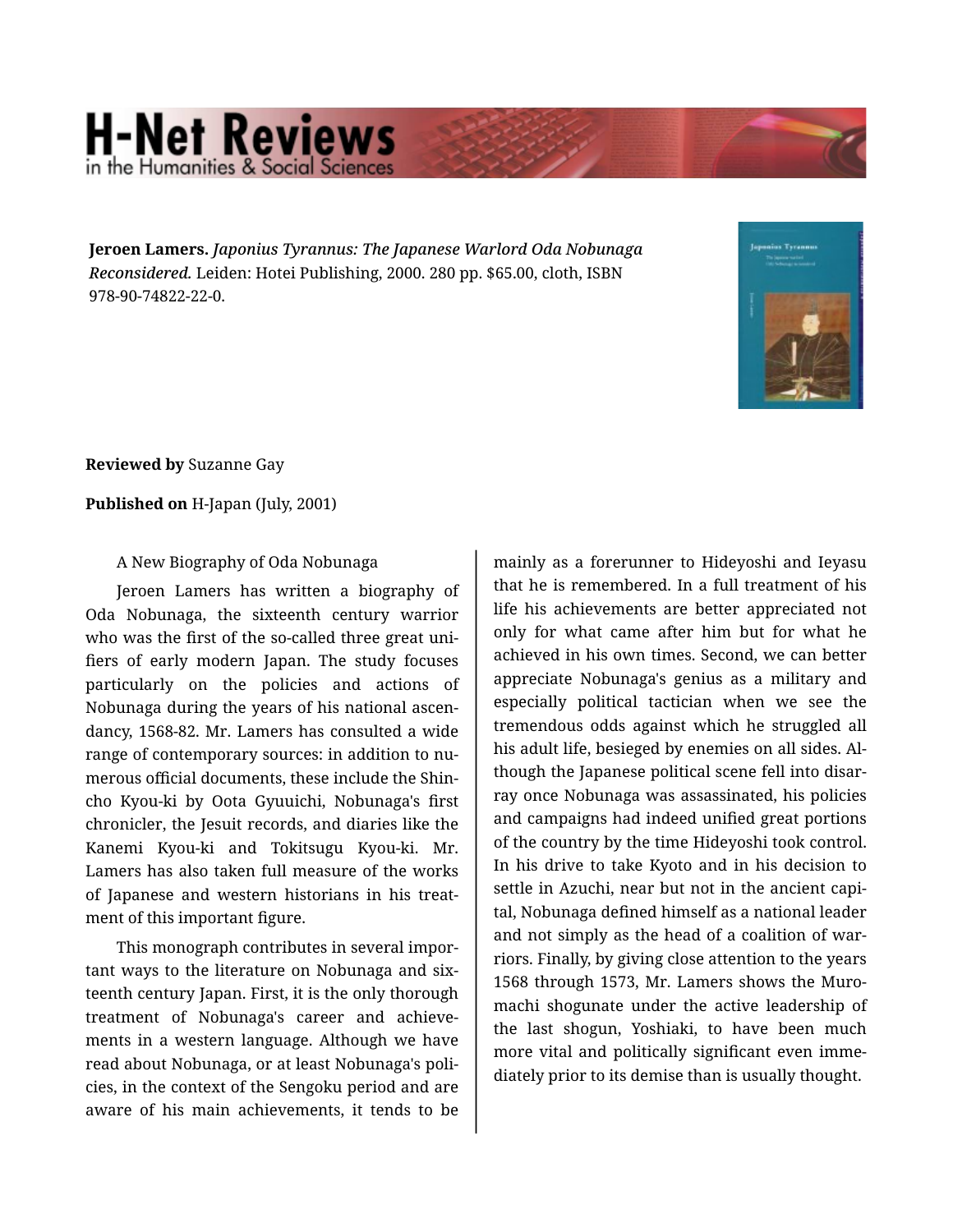Mr. Lamers approaches the story of Nobuna‐ ga's life primarily as a series of scholarly debates which he presents, analyzes and, often, dismisses in whole or in part. He then puts forth his own re‐ visionist conclusions, some of which are persua‐ sive and carefully considered, and certainly demonstrate familiarity with both Japanese and western scholarship. Nevertheless, this approach, however valid it may be in a dissertation, imparts a pedantic quality to a biography and detracts from what should be the narrative thrust of Nobunaga's life. Some of the scholarly judgments, moreover, come across as excessively dismissive. Asao Naohiro's thinking on the concept of tenka, for instance, should not be dismissed out of hand (p. 128) simply because the author is determined to refute the theory of Nobunaga's self-deification. It is quite possible, it seems to me, that Nobunaga had the intellectual capacity, not to mention political shrewdness, to apply concepts of statehood to his rule. Mr. Lamers, however, seems determined to portray him at all costs as a pragmatist.

Mr. Lamers has extensively mined contempo‐ rary Jesuit writings in his study. These are valu‐ able if biased sources, as he reminds the reader frequently: they record events that corroborate Japanese sources and they contain some descrip‐ tions of Japanese life not found elsewhere, but their interpretation of events is often self-interest‐ ed. Unfortunately, Mr. Lamers too frequently gets sidetracked into a determination to undermine these sources, and in the process the narrative of Nobunaga's life is relegated to the wings: for in‐ stance, the author attacks at length the Jesuits' portrayal of Nobunaga as a supporter of Chris‐ tianity, and later refutes Luis Frois' assertion of Nobunaga's self-deification. Nobunaga's relation‐ ship with the Jesuits was indeed one part of his consolidation of power and isolation of certain enemies. The author might have analyzed it to ex‐ plicate aspects of Nobunaga's character germane to his hold on power: his shrewdness, his fascina‐ tion with the unknown and the exotic, and at the same time his prudence. Instead, Mr. Lamers gets

caught up in showing the Jesuits to be vain and misguided in their belief that Nobunaga support‐ ed them. (This argument, incidentally, turns out to be a non-starter: some of the sources cited show in fact a very accurate and sober Jesuit under‐ standing of Nobunaga's motives in granting them favorable treatment.) Ultimately, the space devoted to critiquing the Jesuit sources is dispropor‐ tionate to this relatively minor aspect of Nobuna‐ ga's life.

As the subtitle suggests, Mr. Lamers is at pains to challenge the standard view of Nobunaga as a cruel and brutal tyrant. Again, he implicates the Jesuits as the original culprits, with the label sticking even in the most recent scholarship on Nobunaga. To refute this, Mr. Lamers presents events as they may have appeared to Nobunaga and argues, often persuasively, that the actions he took were (simply) those of a pragmatic, decisive, non-ideological, and extremely ambitious war‐ rior. Perhaps so, but in the end there are enough cases of massive slaughter, deliberate disgrace and humiliation of less worthy vassals, ruthless treatment of enemies, and, to put it mildly, icono‐ clastic treatment of Buddhist groups that the orig‐ inal label remains quite apt. But after all, brutality was widespread in the sixteenth century, and not only in Japan. Yet is this the best yardstick by which to assess Nobunaga? By focusing so heavily on brutality Mr. Lamers places central emphasis on a moral evaluation of Nobunaga's character, in the process missing other standards by which to consider his place in history. In his conclusion, which is too mild considering the weight of the story he has just told, Lamers ends by merely say‐ ing that "the best adjectives to characterise Nobunaga's rule and personality are not "callous and brutal" but "pragmatic and ruthless" (p. 232). Surely there is more that could be said of the career and contributions of this brilliant military and political tactician. Mr. Lamers points out that the treatment of Nobunaga by early modern Japa‐ nese chroniclers and historians in the early mod‐ ern period is a huge topic requiring a separate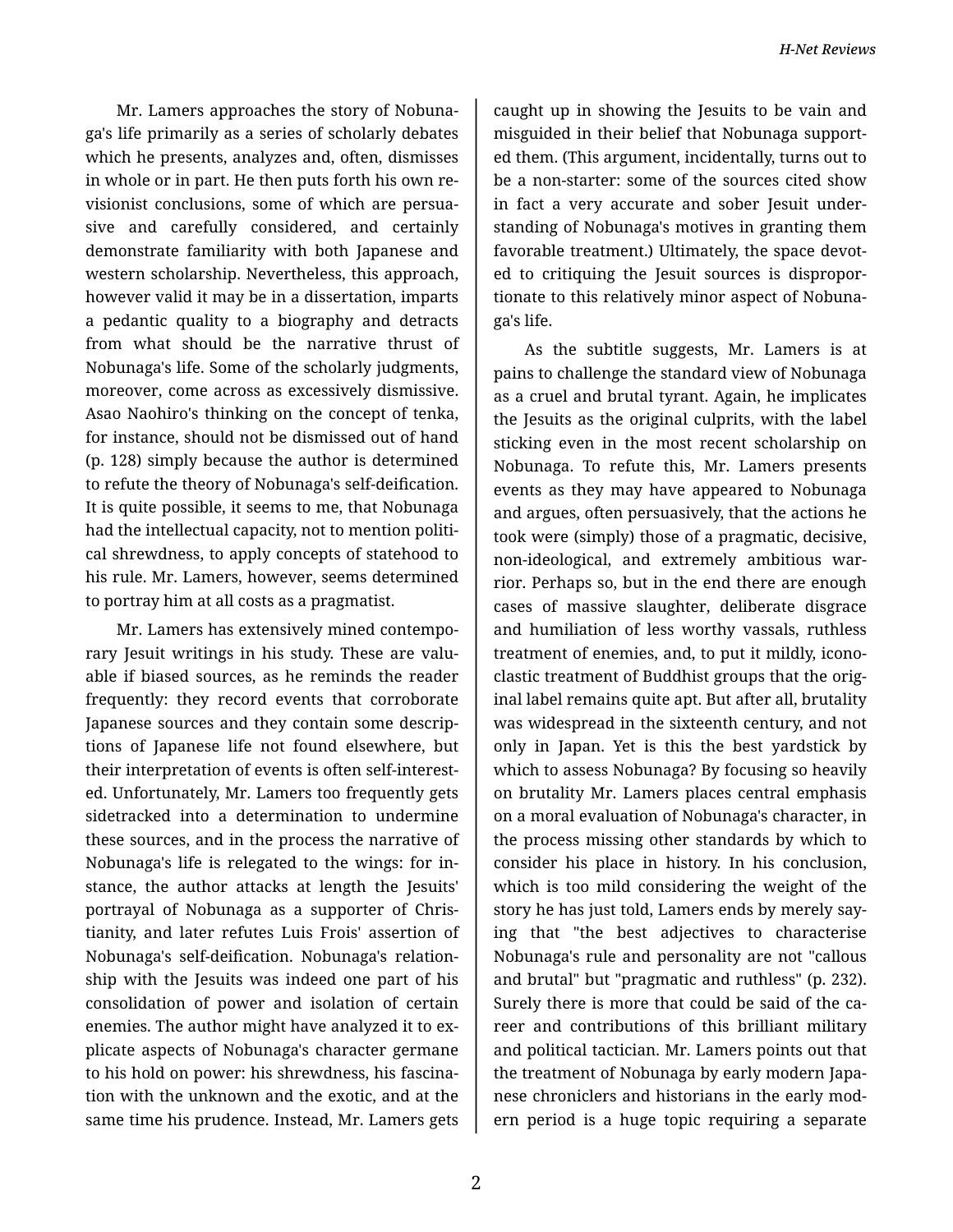study. Nonetheless, a summary, at least, of the ear‐ ly modern Japanese writings on Nobunaga would have balanced the attention given to Jesuit writ‐ ings, and perhaps helped better define a historical niche for Nobunaga.

Nobunaga's reputation as a cruel and ruthless warrior rests in part on his treatment, audacious for its times, of institutional Buddhism. In 1571 his forces attacked and burned Enryakuji, the great Tendai monastery on Mt. Hiei, and slaugh‐ tered its thousands of monks. This study portrays the event as payback for Enryakuji's monks join‐ ing forces opposed to Nobunaga in earlier con‐ flicts--"a matter of restoring his military credibili‐ ty and saving his personal honor" (p. 76). While allowing that this was an unprecedented act of sacrilege, however, Mr. Lamers does not convey Enryakuji's powerful position in the medieval economy and religion, and thus somewhat under‐ rates the importance of the event. Quite simply, no earlier ruler could have even contemplated such a move. By sacking Enryakuji, Nobunaga obliterated one of the foundations of the medieval order. His other "encounter" with Buddhism was his long struggle against the well-organized and persistent forces of the Honganji. It is true that these forces lacked the monastic character of the monks at Hiei, but ascribing Nobunaga's motives in this campaign partly to a loathing for "farmers" is less than satisfying, especially given the carnage at Nagashima. Nobunaga had a clear vision of the religious obstacles that stood in his way, and he pursued them relentlessly.

Finally, one comes away from this study with a much greater appreciation for Nobunaga's achievements, but without much of a sense of Nobunaga as a person. Premodern sources are, of course, notoriously intractable about shedding light on individuals, and Mr. Lamers eschews at the outset a psychohistorical approach. Neverthe‐ less, more discussion of Nobunaga's character and times would have yielded a fuller portrait of him without requiring a foray into psychoanalysis. For

instance, one wonders about the sixteenth centu‐ ry warrior family and its ethos: was it unusual for a younger brother to overshadow the eldest son, as Nobunaga did? And was Nobunaga unusual in sometimes favoring collateral relatives over his own sons? The case of Nobunaga's first marriage, dissolved over inter-familial politics, cries out for some discussion of marriage practices. The role in the Araki Crisis of the Christian daimyo with their high regard for loyalty offers an opportunity to discuss this virtue in the context of late sixteenth century Japanese warrior society. Despite some missed opportunities, however, Mr. Lamers has produced a comprehensive and illuminating ac‐ count of Nobunaga's career and policies.